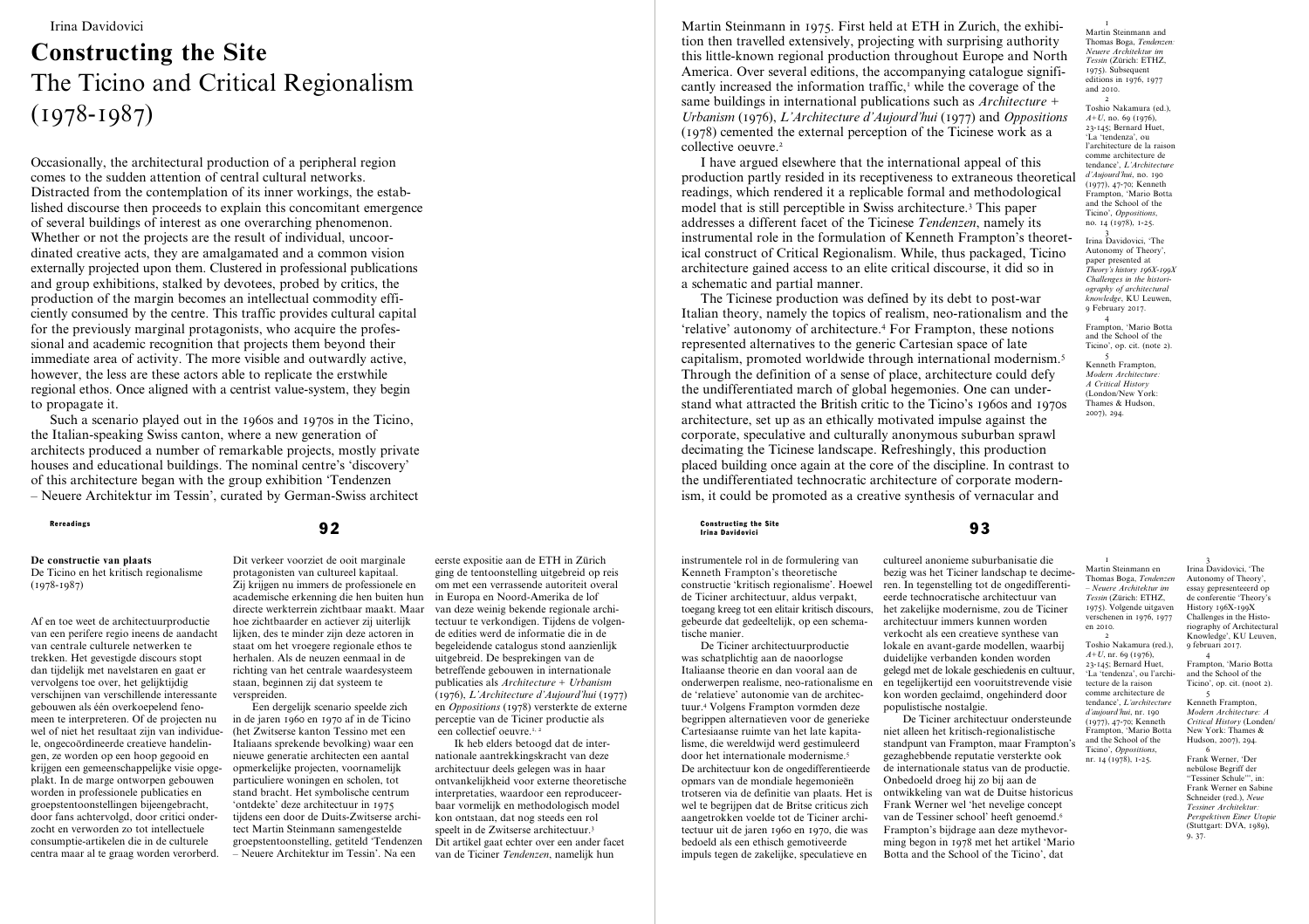avant-garde models, forging clear connections to local history and culture while claiming a progressive outlook, unencumbered by populist nostalgia.

If the Ticinese production shored up Frampton's critical regionalist thesis, his own weighty profile strengthened its international status. Unintentionally, he thus contributed to the construction of what the German historian Frank Werner called 'the nebulous concept of the Ticino School'. 6 Frampton's input to this myth formation began in 1978 with the *Oppositions* article 'Mario Botta and the School of the Ticino', in which he developed a dialectical reading between the collective Ticinese context and Botta's singular artistic personality. Repeatedly, in subsequent essays, Frampton singled Botta out as representative of a critical regionalist attitude, a reading that took liberties in two respects: firstly, by conflating the neo-rationalist roots of Ticinese architecture with the notion of Critical Regionalism and, secondly, by equating Botta's work with a nominally collective production.

# A Heterogenous Construct

The Ticino's cultural production reflects a precarious balance between Italy, its traditional next-of-kin, and the Swiss Confederation as its economic and administrative centre. In parallel, its architectural narratives juxtapose the local stone vernacular with modernist imports from Italy and Germany – a hybrid legacy overshadowed, for the architects active in the 1960s and 1970s, by their collective devotion to Le Corbusier. Tita Carloni, a prominent mentor of this younger generation, described its outlook as 'entirely shaped within contemporary architecture, without explicit connections to the origins of modernism or a pre-industrial past'. 7 The search for a suitable modernist vocabulary forged, in this narrow professional setting, a generational self-understanding exploring a range of



Repetition and variation: arches and staircase in retaining wall/ Herhaling en variatie: bogen en trap in de keermuur, Casima, Val di Muggio, Ticino

relationships with history. The collective identity that arose from the training of most protagonists at ETH in Zurich, then nurtured in the studios of local masters, such as Carloni, Peppo Brivio, Franco Ponti and Rino Tami, led to numerous architectural collaborations, some more durable than others. Bruno Reichlin and Fabio Reinhart, as well as Aurelio Galfetti, Flora Ruchat and Ivo Trümpy gained notoriety in early partnerships before going separate ways. Others, such as Luigi Snozzi, Livio Vacchini, Mario Botta and again Galfetti (after his partnership with Ruchat and Trümpy ended) made their name as sole practitioners, while having collaborated on several projects. 8 These fluid work alliances were highly circumstantial, and should not be confused with a sense of professional collectivism.

The architects' different agendas and political allegiances were echoed by their varied built production, whose heterogeneity resisted coherent readings as a group. At a formal level, the production demonstrated an affinity with cubic volumes, bare-faced concrete, abstracted vernacular forms and sensitive relations to the topography. Moreover, even in rural settings, the buildings' ambition of cultural recovery generated a sense of fragmented urbanity. 9 Modernist, vernacular, even classical sources were used in a polemic and intellec tualised fashion – not as a way of smoothing the prismatic architec ture into its locale, but to highlight its rootedness in a highbrow cultural tradition.

Even though the leftist tendencies of several architects explain their declared interest in collective housing, such projects were few, due to the Ticino's historical and cultural penchant for individual ism.10 The architectural output largely depended on a regional economy of private middle-income residences punctuated by histori cal refurbishments. The opportunity for this production to declare a social ambition arose with the 1960s educational reform, which funded a large number of new educational buildings in the Ticino and effectively launched the young architects' careers. The access to

Rereadings and the Site of the Site of the Site of the Site of the Site of the Site of the Site of the Site of the Site of the Site of the Site of the Site of the Site of the Site of the Site of the Site of the Site of th Irina Davidovici

> verscheen in *Oppositions* en waarin hij een dialectische lezing ontwikkelde tussen de collectieve Ticiner context en Botta's individuele artistieke persoonlijkheid. Frampton voerde Botta in latere essays herhaaldelijk op als vertegenwoordiger van een kritisch-regionalistische houding, een opvatting waarmee hij zich op twee manieren te veel vrijheden veroorloofde: ten eerste door de neo-nationalistische wortels van de Ticiner architectuur te vermengen met de notie 'kritisch regiona lisme' en ten tweede door Botta's werk gelijk te schakelen met een in feite collec tieve productie.

# Een heterogene constructie

De culturele productie van de Ticino weerspiegelt het precaire evenwicht tussen Italië, zijn traditionele naaste familie, en de Zwitserse Bondsstaat als zijn economi sche en bestuurlijke centrum. Parallel daarmee, plaatst het architecturale verhaal de lokale stenen architectuur naast de nen waren opgeleid aan de ETH in Zürich en zich vervolgens verder ontwikkelden in de ateliers van lokale meesters als Tita Carloni, Peppo Brivio, Franco Ponti en zamer dan andere. Bruno Reichlin en

laire bij deze generatie tot zelfkennis op basis van een scala van relaties met de geschiedenis. De collectieve identiteit ontstond doordat de meeste hoofdperso -

Rino Tami, wat resulteerde in talrijke samenwerkingsverbanden – sommige duur -

modernistische importen uit Italië en Duitsland – een hybride erfenis die voor de architecten die in de jaren 1960 en 1970 actief waren, overschaduwd werd door hun collectieve toewijding aan Le Corbusier. Tita Carloni, een prominente mentor van deze jongere generatie, omschreef de betreffende visie als 'volledig gevormd binnen de hedendaagse architectuur, zonder expliciete verbanden met de oorsprong van het modernisme of een pre-industrieel verleden'. 7 Tegen deze beperkte professio nele achtergrond leidde de zoektocht naar een passend modernistisch vocabu - 7 Tita Carloni, 'Tra conser vazione e innovazione', in: Peter Disch (red.), *50 Anni di architettura in Ticino 1930-1980* (Luga no: Grassico Pubblicità, 1983), 9.

'Der nebülose Begriff der "Tessiner Schule"', in: Frank Werner and Sabine Schneider (eds.), *Neue Tessiner Architektur: Perspektiven Einer Utopie* (Stuttgart: Deutsche Verlags-Anstalt, 1989),  $\overline{10}$ For the cultural and political resistance to collective housing in the Ticino, as well as the 1970s architects' efforts to overcome it, see Paolo Fumagalli, 'Il *Collettivo* in Ticino', *Archi: Rivista Svizzera Di Architettura, Ingegneria e Urbanistica* [*Swiss Review of Architecture, Engineering and Urban Planning*], no. 6 (2013), 65-71.

8 These constellations produced some notable projects, such as the pus EPEL Lausanne Tita Carloni, Aurelio Galfetti, Flora Ruchat and Luigi Snozzi (1970), Losone by Vacchini and Galfetti (1973).  $\overline{9}$ 

6 Frank Werner,

9, 37.

See: Martin Steinmann, 'La Scuola ticinese all'us cita da scuola', in: Nicola Navone (ed *.*), *Il bagno di Bellinzona di Aurelio Galfetti, Flora Ruchat-Roncati, Ivo Trümpy* (Mendrisio: Mendrisio Academy Press, 2010), 35-44; Paolo Fumagalli, 'L'architettura degli anni Settanta nel Ticino', *Kunst + Architektur in der Schweiz*, no. 45 (1995), 28-35.

7 Tita Carloni, 'Tra con servazione e innovazione' in: Peter Disch (ed.), *50 Anni di architettura in Ticino 1930-1980* (Lugano: Grassico Pubblicità, 1983), 9.

competition for the cam - Dorigny by Mario Botta, and the Scoula Media in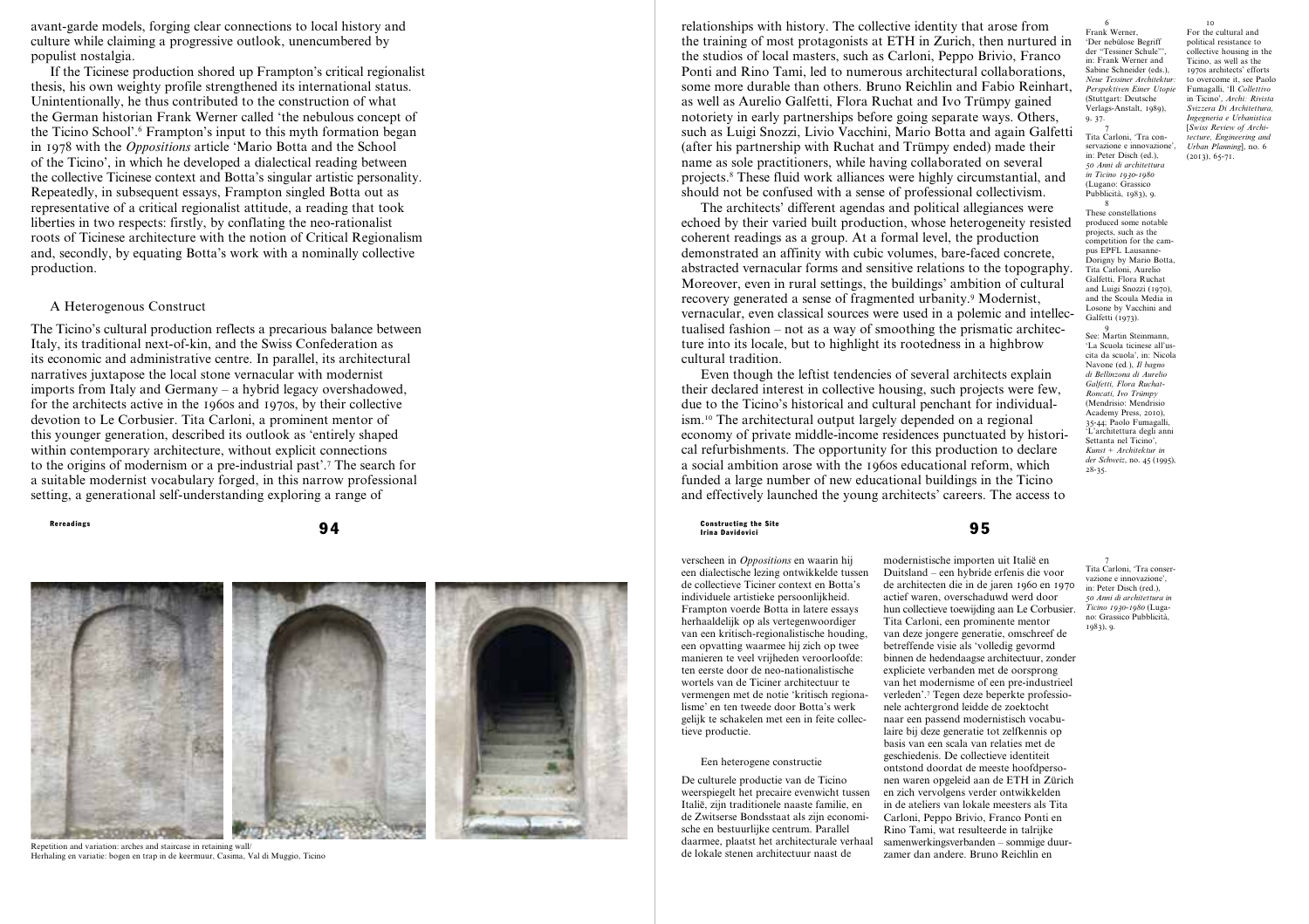public commissions, through a mix of competitions and direct appointments by progressive officials, remains to date largely unexplored and would require an intimate knowledge of the politically intricate, often tribal Ticinese society. This complexity led the international audience of critics and historians to focus on the graspable aspects of the architecture – its formal characteristics – and extract from them *a priori* theoretical readings, detached from its historical conditioning.

# Frampton on the Ticino

If Italian neo-rationalism provided a theoretical input for Ticino architecture, Critical Regionalism could be seen as one of its most visible outputs. Frampton first turned his attention to the Ticino in 1978, in his article in *Oppositions* about Botta in which he characterised the remote canton as a 'frontier-culture' between Italy and the rest of Switzerland.11 Like previous commentators (Martin Steinmann and Bruno Reichlin, Bernard Huet), he presented the architecture as the built embodiment of Italian *Tendenza*, defined by the cornerstones of 'relative' architectural autonomy, the cultural significance of the city and the use of history as design resource. Similarly to Steinmann, Frampton underestimated the pluralism of Ticino architecture to formulate a unified theoretical construct. Moreover, by positing the titular 'School of the Ticino' as a demonstration of 'the cultural survival of the European city-state', he prepared the ground for its subsequent placement in the critical regionalist arena.<sup>12</sup>

In a significant departure from the local discourse, Frampton singled out Mario Botta as playing a 'central and catalytic role' in this production.13 While acknowledging that some of Botta's most important urban projects had been achieved in collaboration with Luigi Snozzi and Rudy Hunziker, Frampton elected him as representative figurehead, whose designs were both 'unique' and

Fabio Reinhart maakten evenals Aurelio Galfetti, Flora Ruchat en Ivo Trümpy eerst naam voor zichzelf in zulke allianties en gingen vervolgens hun eigen weg. Anderen, bijvoorbeeld Luigi Snozzi, Livio Vacchini, Mario Botta en nogmaals Galfetti (na de beëindiging van zijn samenwerking met Ruchat en Trümpy) maakten in hun eentje naam, maar werkten wel samen met anderen aan verschillende projecten.8 Deze wisselende samenwerkingsverbanden waren hoogst incidenteel en mogen niet worden verward met professioneel collectivisme.

Het gevarieerde gebouwde werk van de architecten weerspiegelde hun verschillende agenda's en politieke loyaliteiten, en het heterogene karakter ervan verzette zich tegen iedere opvatting over deze makers als een samenhangende groep. Op formeel niveau vertoonde de architectuurproductie een zekere voorliefde voor kubusvormige volumes, kaal beton, geabstraheerde lokale vormen en een gevoeligheid voor topografie. Bovendien creëerde

de ambitie bij deze gebouwen om bepaalde culturele aspecten terug te vinden, een idee van versnipperde stedelijkheid, zelfs in een landelijke omgeving.9 Er werd op een polemische en intellectuele manier uit moderne, lokale en zelf klassieke bronnen geput – niet als een manier om de prismatische architectuur zachtjes in haar omgeving te laten landen, maar om haar verankering in een intellectuele culturele traditie te benadrukken.

Ook al verklaren de linkse tendensen van verschillende architecten hun uitgesproken belangstelling voor collectieve woningbouw, toch waren dergelijke projecten schaars, vanwege de historische en culturele voorliefde in de Ticino voor individualisme.10 De architectonische productie was grotendeels afhankelijk van een regionale economie van particuliere woningen voor de middenstand, restauraties van historische gebouwen, afgewisseld met renovaties. De kans voor deze architecten om een sociale ambitie uit te stralen, begon met de onderwijshervorming

van de jaren 1960, die een groot aantal nieuwe scholen in de Ticino financierde en effectief de carrières van de jonge architecten op gang bracht. De toegang tot openbare opdrachten, via een mix van prijsvragen en directe opdrachten van progressieve ambtenaren, blijft tot op heden grotendeels onontgonnen materie en zou een diepgaande kennis van de politiek ingewikkelde, vaak tribale Ticiner samenleving vergen. Deze complexiteit bracht het internationale publiek van critici en historici ertoe zich te concentreren op de begrijpelijke aspecten van deze architectuur – de vormelijke kenmerken – en er a priori theoretische lezingen uit te halen, los van de historische conditionering.

# Frampton over de Ticino

Waar het Italiaanse neo-rationalisme de theoretische grondstof voor de Ticiner architectuur heeft geleverd, kan het kritisch regionalisme worden gezien als een van de meest zichtbare resultaten ervan.

'typical'. The typical aspects related implicitly to the common background of Ticinese praxis, and explicitly to the referential field of Italian theory: the focus on history, types, city and territory, and the disciplinary definition of architecture as a 'problem of form'.14 Factually, Botta sat apart from his contemporaries, most of whom had trained at ETH Zurich, on account of his training at the IUAV in Venice. He made much of his training in Venice under Carlo Scarpa and, later on, of his brief but intense working experiences with Le Corbusier and Louis Kahn. These individual markers highlighted his personal narrative as distinct, indeed 'unique', among the Ticinese protagonists.

Frampton reprised his vision of a Botta-fronted regional school in his 1980s essays on Critical Regionalism. These could be seen to fall into two categories: those where Ticinese and other regional architectures are subjected to full-fledged assessments, as illustrations of Critical Regionalism, and those in which the theoretical framework takes over and is expounded by points, with nominal references to the regional architects. In the first category (of texts) he reworked the material from his contribution to *Oppositions* (1978), namely the article 'Prospects for a Critical Regionalism', in an article in *Perspecta* (1983) and then in a new chapter in the second edition of *Modern Architecture,* 'Critical Regionalism. Modern Architecture and Cultural Identity' (1985).<sup>15</sup> Both texts asturely situated the Ticinese production within the Swiss political system, in the field of tension between 'the cantonal system [that] serves to sustain local culture' and federal standards that enable 'the penetration and assimilation of foreign ideas'.16 Frampton thus conceived of canton and federation as dialectically opposed terms, mirroring at a regional scale the conflict between culture and civilisation of his Critical Regionalism construct. Ticinese architecture was acclaimed for 'its capacity to condense the artistic potential of the region while reinterpreting cultural influences coming from the outside'.17 That

Rereadings and the Site of the Site of the Site of the Site of the Site of the Site of the Site of the Site of the Site of the Site of the Site of the Site of the Site of the Site of the Site of the Site of the Site of th Irina Davidovici

> Frampton richtte zijn aandacht voor het eerst in 1978 op de Ticino, in zijn artikel in *Oppositions* over Botta waarin hij het geïsoleerde kanton karakteriseerde als een 'grenscultuur' tussen Italië en de rest van Zwitserland.11 Net als eerdere commentatoren (Martin Steinmann, Bruno Reichlin, Bernard Huet) vatte hij de Ticiner architectuur op als de gebouwde versie van de Italiaanse *tendenza* die werd gedefinieerd door de hoekstenen 'relatieve' architectonische autonomie, de culturele betekenis van de stad en het gebruik van de geschiedenis als ontwerpbron. Net als Steinmann onderschatte Frampton het pluralisme van de Ticiner architectuur in zijn ijver een uniforme theoretische constructie te formuleren. Door iets dat slechts in naam als 'de Ticiner school' was te bestempelen, als een demonstratie van 'het culturele overleven van de Europese stadstaat' op te vatten, maakte hij bovendien de weg vrij om die 'school' vervolgens een rol te laten spelen in de kritisch-regionalistische arena.<sup>12</sup>

In een significante afwijking van het lokale discours wees Frampton Mario Botta aan als de speler van een 'centrale en katalyserende rol' in deze architectuurproductie.13 Hij erkende wel dat enkele van Botta's belangrijkste stedelijke projecten tot stand waren gekomen in samenwerking met Luigi Snozzi en Rudy Hunziker, maar koos Botta als representatief boegbeeld en noemde diens ontwerpen zowel 'uniek' als 'typisch'. De typische aspecten hielden impliciet verband met de gemeenschappelijke achtergrond van de Ticiner praktijk en expliciet met het referentiekader van de Italiaanse theorie: de gerichtheid op geschiedenis, typologie, stad en territorium, en de disciplinaire definitie van architectuur als een 'formeel probleem'.14 In feite was Botta een geval apart omdat hij, anders dan zijn tijdgenoten, van wie de meesten aan de ETH Zürich hadden gestudeerd, was opgeleid aan de IUAV in Venetië. Hij was trots op zijn opleiding onder Carlo Scarpa en op de korte maar intense periode dat hij,

11 Frampton, 'Mario Botta and the School of the Ticino', op. cit. (note 2), 2-3. 12 Ibid.,  $\overline{3}$ . 13 Ibid. 14 Luigi Snozzi, 'Design Motivation', in: Boga and Steinmann, *Tendenzen*, op. cit. (note 1), 164. 15 Kenneth Frampton, 'Prospects for a Critical Regionalism', *Perspecta*, no. 20 (1983), 174-162, and 'Chapter 5. Critical Regionalism. Modern Architecture and Cultural Identity', in: *Modern Architecture: A Critical History* (fourth edition, 2007), op. cit. (note 5), 314-327.

16 Frampton, 'Prospects for a Critical Regionalism', op. cit. (note 15), 156. 17

Ibid.

8 Deze samenwerkingsverbanden leverden enkele opmerkelijke projecten op, zoals dat voor de prijsvraag voor de campus van de EPFL Lausanne-Dorigny van Mario Botta, Tita Carloni, Aurelio Galfetti, Flora Ruchat en Luigi Snozzi (1970) en voor de Scuola Media in Losone van Vacchini en Galfetti (1973). Zie voor het culturele en politieke verzet tegen de collectieve woningbouw in de Ticino en de

9 Zie: Martin Steinmann, 'La Scuola ticinese all'uscita da scuola', in: Nicola Navone (red*.), Il bagno di Bellinzona di Aurelio Galfetti, Flora Ruchat-Roncati, Ivo Trümpy* (Mendrisio: Mendrisio Academy Press, 2010), 35-44; Paolo Fumagalli, 'L'architettura degli anni Settanta nel Ticino', *Kunst + Architektur in der Schweiz*, nr. 45 (1995), 28-35.

pogingen van architecten in de jaren 1970 om die te boven te komen: Paolo Fumagalli, 'Il *Collettivo* in Ticino', *Archi: Rivista Svizzera Di Architettura, Ingegneria e Urbanistica*  [*Swiss Review of Architecture, Engineering and Urban Planning*], nr. 6  $(2013), 65-71.$ 11 Frampton, 'Mario Botta and the School of the Ticino', op. cit. (noot 2), 2-3. 12 Ibid., 3.

10

13 Ibid. 14 Luigi Snozzi, 'Design

Motivation', in: Steinmann en Boga, *Tendenzen,*  op. cit. (noot 1), 164.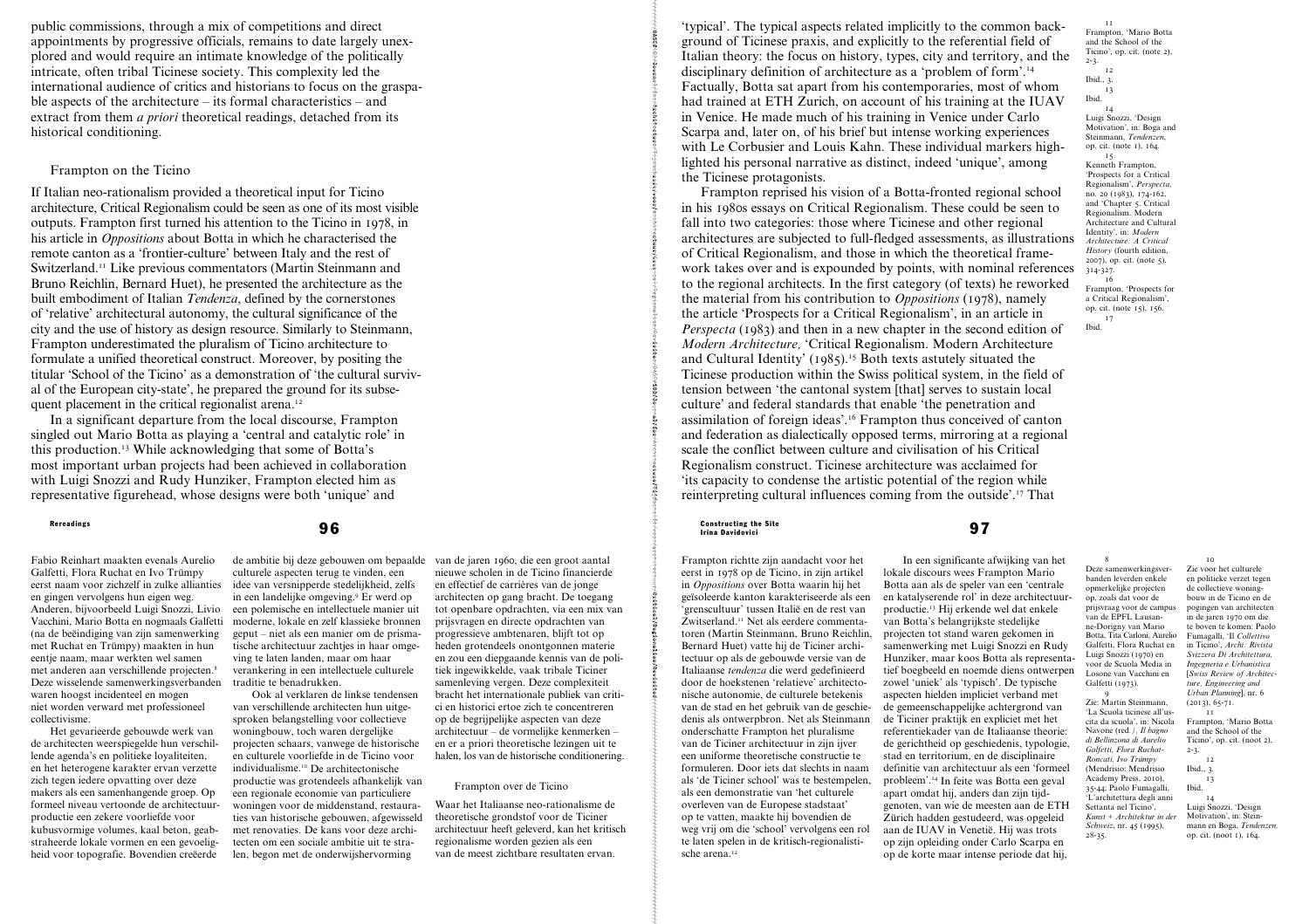

later, met Le Corbusier en Louis Kahn had samengewerkt. Deze individuele kenmerken benadrukten dat zijn persoonlijke verhaal 'anders' was en inderdaad 'uniek' onder de Ticiner hoofdrolspelers.

Frampton herhaalde zijn visie op een door Botta aangevoerde regionale school in de jaren 1980 in zijn essays over kritisch regionalisme. Deze essays kunnen in twee categorieën worden ingedeeld: die waarin de Ticiner en andere regionale architectuur aan een uitvoerige beoordeling worden onderworpen, ter illustratie van het kritisch regionalisme, en die waarin het theoretische kader domineert en puntsgewijs wordt toegelicht, met verwijzingen naar regionale architecten. In de eerste categorie (teksten) verwerkte hij materiaal uit zijn bijdrage aan *Oppositions* (1978), namelijk het artikel 'Prospects for a Critical Regionalism', in een artikel in *Perspecta* (1983) en vervolgens in het nieuwe hoofdstuk in de tweede editie van *Modern Architecture*, getiteld 'Critical Regionalism. Modern Architecture and

Cultural Identity' (1985).15 In beide teksten situeert hij de Ticiner architectuur slim binnen het Zwitserse politieke systeem, in het spanningsveld tussen 'het kantonnale systeem dat dient ter ondersteuning van de lokale cultuur' en federale richtlijnen die 'het doordringen en assimileren van buitenlandse ideeën' mogelijk maken.16 Frampton vatte 'kanton' en 'federatie' dus op als dialectisch tegenovergestelde begrippen die op regionale schaal het conflict tussen cultuur en beschaving weerspiegelden, dat een rol speelde in zijn kritisch-regionalistische constructie. De Ticiner architectuur werd door hem aangeroepen om 'haar vermogen het artistieke potentieel van de regio te condenseren en tegelijkertijd de culturele invloeden van buitenaf te herinterpreteren'.17 Het feit dat Frampton zijn redenering onderbouwde met Botta's werk kan worden verklaard door diens ontwerpmethode, die kan worden omschreven als de 'constructie van plaats': een formulering die de criticus vast sterk zou hebben aangespro-

ken.18 Deze oorspronkelijk op Vittorio Gregotti's *Il Territorio dell'architettura* (1966) gebaseerde strategie om landschappen aan te vullen met gebouwde vorm werd gebruikt om het geologische (natuurlijke), maar ook het agrarische (door de mens gemaakte) karakter van de regio uit te drukken. Frampton's interesse werd bevestigd door de dramatische topografie van de Ticino, die het tegenovergestelde was van de 'absolute plaatsloosheid' van de met technische middelen platgewalste grond.19 Frampton gebruikte Botta's gebouwen dus om zijn idee van de 'afgebakende plaats-vorm' te illustreren, een idee dat was geworteld in de Heideggeriaanse notie van grens als een omheining die eerder wordt ervaren dan dat hij feitelijk bestaat.20 Botta's projecten kwalificeerden zich als zodanig via ruimtelijke articulaties die verschillende condities van topografie, gebruik en grondbezit vertegenwoordigden. Frampton omschreef zijn huizen als 'bunker-belvedères', waarbij hij ongewenste gezichten op mogelijk 'plaatsloze'

Frampton shored up his argument with Botta's work could be explained through the latter's design method, described as 'building the site': formulation that would have strongly appealed to the critic.<sup>18</sup> Originally inspired by Vittorio Gregotti's *Il Territorio dell'architettura* (1966), this strategy of complementing landscape formations with built forms was capable of evoking the geological (natural), as well as agricultural (man-made), character of the region. Frampton's interest was validated by the Ticino's dramatic topography, which counteracted the 'absolute *placelessness*' of technocratically flattened ground.19 Botta's buildings thus helped illustrate Frampton's notion of 'bounded place-forms', rooted in the Heideggerian idea of boundary as an experiential, rather than actual, enclosure.20 Botta's projects qualified as such through spatial articulations that signalled different conditions of topography, use and land ownership. Frampton described the houses as 'bunker-belvederes', editing out undesired views of speculative 'placeless' suburbs and framing more salient aspects of the landscape. Conversely, the city projects in which Botta had collaborated with Luigi Snozzi were articulated as large urban figures, deploying the imagery of specific types (gallerias, viaducts) and materialising 'an indistinct urban boundary' without competing with the historical fabric. However, the inner contradiction that arose from the buildings' anchorage into the existing land- or cityscapes, while creating strong topographical figures in their own right, was not highlighted. Their ambivalence as both 'bounded' and 'primary forms' was subsumed under their capacity to 'harmonise' with their location through interpretations of local types and 'analogical' forms and finishes.<sup>21</sup>

In the second category, two polemical texts, in 1983 and 1987, defined Critical Regionalism as an 'architecture of resistance': the earlier in six points, the latter in ten.<sup>22</sup> Botta's name featured again at the forefront of the Ticinese production, as in the formulation 'the recent Ticinese school of Mario Botta *et al*.'23 While, in the first essay, Botta's

### Rereadings and the Site of Constructing the Site of Constructing the Site of Constructing the Site of Constructing the Site of Site of Site of  $99$ Irina Davidovici

buitenwijken wegliet en de meer treffende aspecten van het landschap benadrukte. Omgekeerd schilderde Frampton de stedelijke projecten waarin Botta had samengewerkt met Luigi Snozzi, af als grote stedelijke gebaren en gebruikte hij daarbij de beeldtaal van specifieke typen (galerijen, viaducten) en toverde hij zijn lezers een 'zich onscherp aftekenende stedelijke grens' voor, die het historische stedelijke weefsel niet beconcurreerde. De innerlijke tegenstrijdigheid die het gevolg was van de verankering van de gebouwen in bestaande landschappen of stadsgezichten, terwijl ze als sterke topografische figuren op zichzelf stonden, werd echter niet belicht. De dubbelzinnigheid van deze gebouwen, die zowel 'begrensd' waren als 'primair van vorm', verklaarde hij vanuit hun vermogen 'te harmoniseren' met hun omgeving via interpretaties van lokale typen en 'analoge' vormen en afwerkingen.<sup>21</sup>

In de tweede categorie werd het kritisch regionalisme in twee polemische teksten uit 1983 en 1987 gedefinieerd als 'een

15 Kenneth Frampton, 'Prospects for a Critical Regionalism', *Perspecta*, nr. 20 (1983), 174-162 en 'Chapter 5. Critical Regionalism. Modern Architecture and Cultural Identity', in: Frampton, *Modern Architecture: A Critical History* (vierde editie, 2007), op. cit. (noot 5), 314-327. 19 Kenneth Frampton, 'Towards a Critical Regionalism: Six Points for an Architecture of Resistance', in: Hal Foster (red.)

16 Frampton, 'Prospects for a Critical Regionalism', op. cit. (noot 15), 156. 17

Mario Botta, 'Academic High School in Morbio Inferiore: Intervention Criteria and Design Objectives', in: Steinman en Boga, *Tendenzen*, op. cit. (noot 1), 160.

*The Anti-Aesthetic: Essays on Postmodern Culture* (New York: New Press, 1983), 26. 20 Ibid., 25. 21 Frampton, 'Prospects for

a Critical Regionalism', op. cit. (noot 15), 157.

Ibid. 18

18 Mario Botta, 'Academic High School in Morbio Inferiore: Intervention Criteria and Design Objectives', in: Boga and Steinmann, *Tendenzen*, op. cit. (note 1), 160.

19 Kenneth Frampton, 'Towards a Critical Regionalism: Six Points for an Architecture of Resistance', in: Hal Foster (ed.) The Anti-*Aesthetic: Essays on Postmodern Culture* (New York: New Press,  $1983$ , 26.

 $20$ Ibid.,  $25$ .  $21$ 

Frampton, 'Prospects for a Critical Regionalism', op. cit. (note 15), 157. 22

Frampton, 'Towards a Critical Regionalism', op. cit. (note 19), 17-34; and 'Ten Points on an Architecture of Regionalism: A Provisional Polemic', *Center*, no. 3 (1987), reprinted in: Vincent Canizaro (ed.), *Architectural Regionalism: Collected Writings on Place, Identity, Modernity, and Tradition* (New York: Princeton Architectural Press, 2006), 375-85. 23 Frampton, 'Ten Points',

op. cit. (note 22), 380.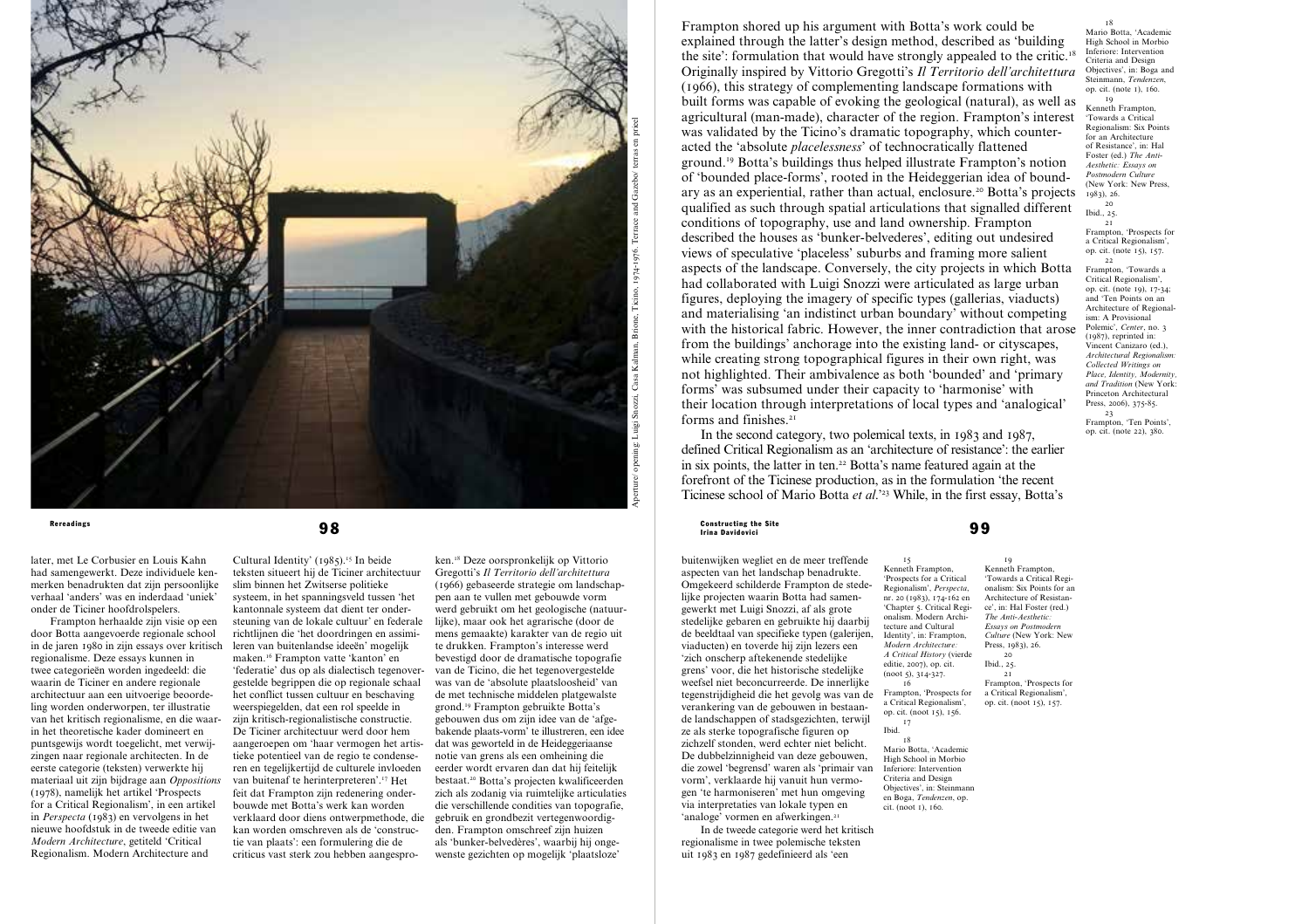'building the site' was adduced as exemplary design strategy into the section 'Culture versus nature',<sup>24</sup> the latter one placed the 'recent Ticinese school' under a new heading, 'The Myth and the Reality of the Region'.<sup>25</sup> Thus, besides his regional identification with Botta, Frampton's acknowledged the ideas of 'school' and 'region' as cultural and institutional constructs, 'necessary myths, as any self-consciously created culture must be'.26 This deliberateness points for the first time toward an instrumentalisation of the ethical concept of resistance, which in the first essay was a primarily political proposition. Indeed, given the production's ultimate dependency on clients with considerable financial resources, in Botta's case the question of resistance was reduced to an aesthetic editing out of spoiled views.

The Ticinese production did not subscribe equally to all points of Critical Regionalism. To be sure, in its 'recuperative, self-conscious, critical endeavor', it proved highly adept at adapting the historical forms of the local vernacular and creating a current dialogue with the past.27 At the same time, the architecture was nothing if not visual. For this generation enthralled by Le Corbusier, smooth concrete became the default building material, clearly distinguishable from the pervasive vernacular materiality of rough masonry and render. Those projects using brick or stone emphasised hard surfaces and sharp contours, eliminating handicraft traces and any sense of inherent 'warmth'. Through its aversion towards 'nostalgic' materials and techniques, the Ticinese production emphasised the visuality of architecture and thus slid into the domain of 'scenography', denying other prerequisites of Critical Regionalism, such as tactility and tectonic coherence.

# The Leverage of the Archimedean Point

Frampton's association of the Ticinese production with the tension between regional 'culture' and universalising 'civilisation' mirrors,

architectuur van verzet': in de eerste op basis van zes punten, in de laatste op basis van tien punten.22 Weer werd de naam van Botta prominent in verband gebracht met de Ticiner architectuur, bijvoorbeeld in: 'de recente Ticiner school van Mario Botta et al.'23 Terwijl Botta's 'constructie van plaats' in het eerste essay werd aangehaald als een voorbeeldige ontwerpstrategie in de categorie 'Cultuur versus natuur', werd 'de recente Ticiner school' in het tweede stuk in een nieuwe categorie geplaatst, genaamd: 'The Myth and the Reality of the Region'.<sup>24, 25</sup> Frampton vereenzelvigde Botta dus met de regio, maar hij erkende ook dat de noties 'school' en 'regio' culturele en institutionele constructies zijn, 'noodzakelijke mythen, wat elke zelfbewust gecreëerde cultuur noodzakelijkerwijs is'.26 Deze opzettelijkheid wijst voor het eerst op een instrumentalisering van het ethische concept 'verzet', dat in het eerste essay vooral een politieke stellingname vertegenwoordigde. Gezien

architectuurpraktijk van kapitaalkrachtige opdrachtgevers reduceerde hij de kwestie van het verzet in het geval van Botta tot een esthetisch wegmoffelen van bedorven uitzichten.

de feitelijke afhankelijkheid van de Ticiner elk gevoel van inherente 'warmte' werden De Ticiner architectuur voldeed niet in alle opzichten aan de punten van het kritisch regionalisme. Natuurlijk vertegenwoordigde dat werk een heel succesvolle 'helende, zelfbewuste, kritische poging' om de historische vormen van het lokale *vernacular* aan te passen en een actuele dialoog aan te gaan met het verleden.<sup>27</sup> Tegelijkertijd ging het om een buitengewoon visuele architectuur. Voor deze, door Le Corbusier betoverde generatie was glad beton het standaard bouwmateriaal en dat onderscheidde zich duidelijk van het overal aanwezige lokale materiaalgebruik van ruw metselwerk en pleisterkalk. In de projecten uit baksteen of natuursteen werden harde oppervlakken en scherpe contouren geaccentueerd, waardoor ieder spoor van handwerk en

geëlimineerd. Door de afkeer van 'nostalgische' materialen en technieken kwam de nadruk in de Ticiner architectuur op de zichtbaarheid van de architectuur te liggen en gleed ze het domein van de 'scenografie' binnen – andere voorwaarden van het kritisch regionalisme, zoals tactiliteit en tektonische samenhang, werden ontkend.

### De hefboomwerking van het archimedisch punt

Frampton's koppeling van de Ticiner architectuur aan de spanning tussen regionale 'cultuur' en algemene 'beschaving' weerspiegelt op een dieper niveau de relatie tussen lokale omstandigheden en de externe interpretaties daarvan. Zijn gebruik van de Ticiner architectuur om het kritisch regionalisme te illustreren heeft de 'school' weliswaar wereldwijde bekendheid gebracht, maar dit ging ten koste van de context die deze architectuur had gevoed en gevormd. Door de onverenigbare, persoonlijke benaderingen van de Ticiner

at a deeper level, the relation between local conditions and external readings. His use of the Ticinese production to illustrate Critical Regionalism significantly raised its profile worldwide, at the cost of detaching it from the context that had nurtured and shaped it. By fusing the incompatible personal approaches of Ticinese architects into one theoretical construct, and furthermore by subordinating their collective significance under one dominating personality, Frampton might have overstepped into the domain of operative criticism.

As a consequence of Frampton's ratification, Botta's professional 'currency' increased considerably, projecting him into the realm of international stardom. Set apart from his Ticinese colleagues, Botta withdrew from the collective narrative and, at the same time, from the common conditions encountered by all architects in the Ticino. Poignantly, the catalogue of his personal retrospective at MoMa in 1987 (the only Ticinese to be thus celebrated) did not mention his colleagues in the 'Tendenzen' exhibition 12 years earlier, nor the common context of their work. Instead, the introductory essay by Stuart Wrede formulated a heroic personal narrative that positioned Botta directly in the global modernist lineage of Le Corbusier, Scarpa and Kahn.<sup>28</sup> The Ticino, the actively formative background to Botta's work, was demoted to a passive topography for individual experimentation. This trajectory, from the collective to the individual and from the specific to the general, openly defied Frampton's thesis of Critical Regionalism. Jorge Otero-Pailos's observation that the construct was too subtle to escape misappropriation was confirmed: Botta belongs to the critical regionalists who were 'invited back from the repressed margin into the centre of the architectural discourse, at the price of exacting from them the language of the centre'.29 From Maastricht to Tokyo and from San Francisco to Seoul, his subsequent architecture became itself an agent of 'placelessness'.

Within Switzerland, there has been hardly any response to the critical regionalist interpretation. There have been, however, more

### Rereadings and the Site  ${\bf 100}$  and  ${\bf 101}$  constructing the Site  ${\bf 101}$ Irina Davidovici

architecten te bundelen in één theoretische constructie en hun collectieve betekenis bovendien ondergeschikt te maken aan één dominante persoonlijkheid, heeft Frampton mogelijk het domein van de operatieve kritiek overtreden.

Als gevolg van Frampton's ratificatie nam Botta's professionele 'waarde' aanzienlijk toe en werd hij in het rijk van de internationale sterren gekatapulteerd. Eenmaal gescheiden van zijn Ticiner collega's trok Botta zich terug uit het collectieve verhaal en, tegelijkertijd, uit de gemeenschappelijke omstandigheden waarmee alle architecten in het kanton van de Ticino werden geconfronteerd. Navrant genoeg werden noch de andere deelnemers aan de tentoonstelling 'Tendenzen' van 12 jaar eerder, noch de gemeenschappelijke context van hun werk genoemd in de catalogus van Botta's persoonlijke overzichtstentoonstelling bij het MoMa in 1987 (hij was de enige Ticiner die deze eer te beurt viel). In plaats daarvan formuleerde het inleidende essay

van Stuart Wrede een heroïsch persoonlijk verhaal dat Botta direct in de mondiale modernistische lijn van Le Corbusier, Scarpa en Kahn plaatste.28 De Ticino, de actieve en vormende context van Botta's werk, werd gedegradeerd tot passieve topografie ten behoeve van zijn individuele experimenten. Zijn traject, van het collectief naar het individu en van het specifieke naar het algemene, was openlijk in tegenspraak met Frampton's stelling over het kritisch regionalisme. Jorge Otero Pailos's vaststelling dat deze constructie te subtiel was om aan misbruik te ontsnappen, bleek uit te komen: Botta behoort tot de kritisch regionalisten 'uit de verdrongen marge, die werden uitgenodigd terug te keren naar het centrum van het architectonische discours, op voorwaarde dat ze zich in de taal van dat centrum uitdrukten'.29 Vervolgens werd Botta's architectuur, die te vinden is van Maastricht tot Tokyo en van San Francisco tot Seoul, zelf een drager van 'plaatsloosheid'.

Binnen Zwitserland is er nauwelijks

24 Frampton, 'Towards a Critical Regionalism', op. cit. (note 19), 26. 25 Frampton, 'Ten Points', op. cit. (note 22), 380. 26 Ibid. 27 Ibid., 378. 28 Stuart Wrede, *Mario Botta* (New York: Museum of Modern Art, 1986). 29 Jorge Otero-Pailos, 'Surplus Experience: Kenneth Frampton and the Subterfuges of Bourgeois Taste', in: *Architecture's Historical Turn: Phenomenology and the Rise of the Postmodern* (Minneapolis: University of Minnesota Press, 2010),

248-249.

Frampton, 'Towards a Critical Regionalism', op. cit. (noot 19), 17-34; en 'Ten Points on an Architecture of Regionalism: A Provisional Polemic', *Center*, nr. 3 (1987), opnieuw opgenomen in: Vincent Canizaro (red.), *Architectural Regionalism: Collected Writings on Place, Identity, Modernity, and Tradition* (New York: Princeton Architectural Press, 2006), 375-85.

22

23 Frampton, 'Ten Points', op. cit. (noot 22), 380.

Frampton, 'Towards a Critical Regionalism', op. cit. (noot 19), 26.

Frampton, 'Ten Points', op. cit. (noot 22), 380. 26

Ibid.

27 Ibid., 378.

28 Stuart Wrede, *Mario Botta* (New York: Museum of Modern Art, 1986). 29 Jorge Otero Pailos.

'Surplus Experience: Kenneth Frampton and the Subterfuges of Bourgeois Taste', in: Jorge Otero Pailos*, Architecture's Historical Turn: Phenomenology and the Rise of the Postmodern* (Minneapolis: University of Minnesota Press, 2010), 248-249.

24

25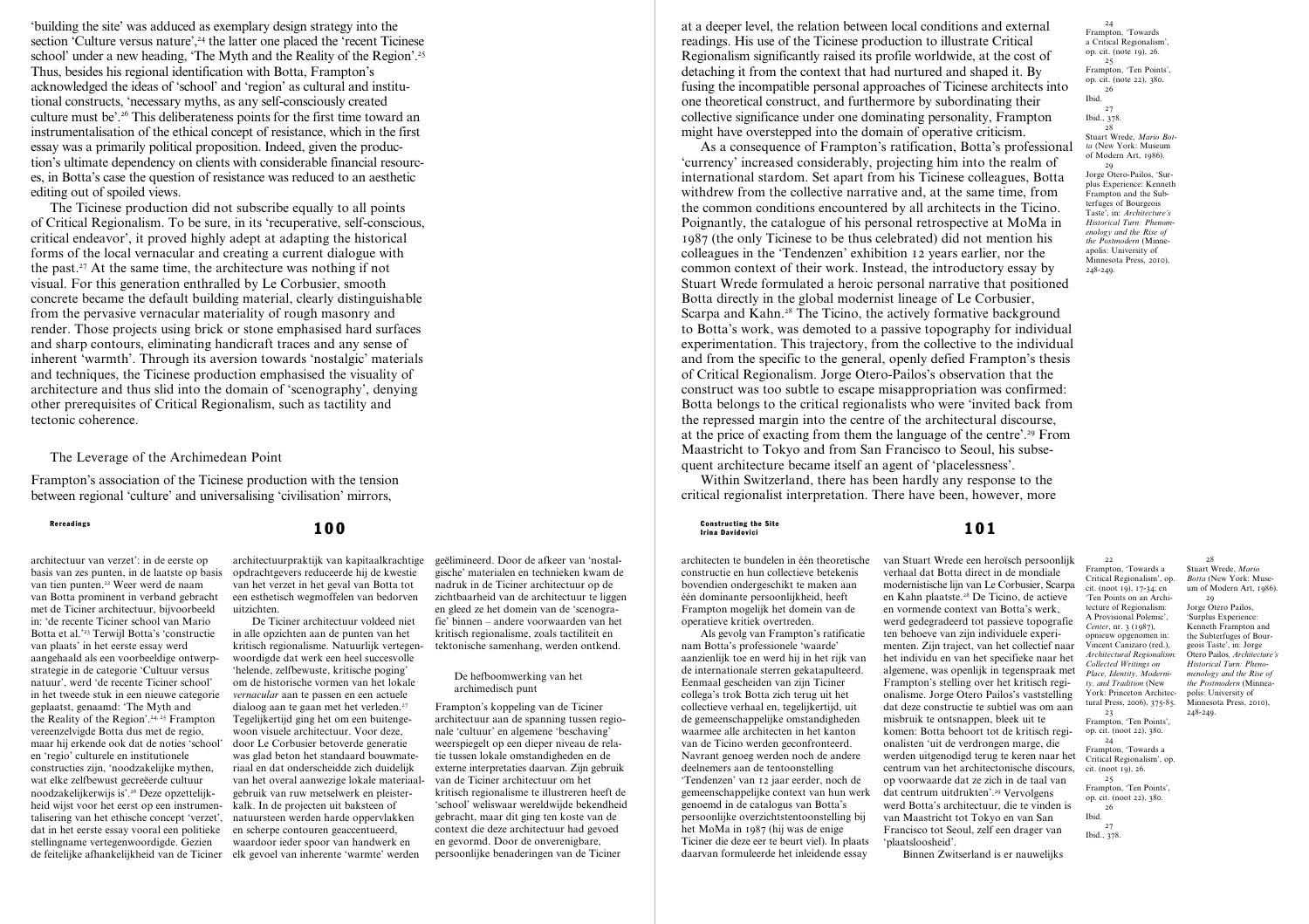

nuanced and far less visible readings of the work that emerged both within the Ticino – notably those of historian Virgilio Gilardoni, architects Tita Carloni and Paolo Fumagalli – and in the rest of Switzerland – Martin Tschanz, André Bideau, Nott Caviezel and again Steinmann come to mind. Published mostly in Italian and German, these interpretations renounced tight theoretical frameworks in favour of depicting a pluralist scenery of diverging personalities and agendas, loosely if fundamentally connected by a collective conscience.30 Protagonist Bruno Reichlin critiqued in no uncertain terms the local advantages of association with internationally circulated theories. While 'united in a mystical community through the grace of *genius loci*,' he argued, Ticinese architects were forced to compete inside the limiting context granted by this very grace.31 In these circumstances, international attention became local currency, underlining the parochial attitude of regional hierarchies:

As everyone knows, inside a regional socio-economic basin, the battle for survival imposes among the so-called 'local' architects a subtle game of distinction, and hence the affiliation to external tendencies, groups and manifestos, cultural perfusions, the umbilical cord with the place of origin, etc., meant to dazzle and turn green with envy the provincial architect next door.32

Listing Critical Regionalism's many refutations and revisions is not the aim of this paper. It is worth rehearsing, however, Keith Eggener's insistence that as a top-down theoretical reading, reinforced by authority figures, Critical Regionalism is itself 'a postcolonialist concept'.33 Eggener argued that critical examinations of regional identity should include an analysis of their underlining political and ideological agendas – work that, in Botta's case, is yet to be undertaken.34 Furthermore, Alan Colquhoun presented Critical Regionalism as an anachronism. If local specificity was once the preserve of autonomous, closed-off cultural regions, nowadays differences occur

Constructing the Site  $\blacksquare$  and  $\blacksquare$  and  $\blacksquare$  and  $\blacksquare$ Irina Davidovici

sprake geweest van een reactie op de kritisch-regionalistische interpretatie. Er bestaan echter meer genuanceerde en veel minder bekende lezingen van zowel het werk dat in de Ticino werd gemaakt – met name die van de historicus Virgilio Gilardoni en de architecten Tita Carloni en Paolo Fumagalli – als van werk dat in de rest van Zwitserland werd geproduceerd – bijvoorbeeld dat van Martin Tschanz, André Bideau, Nott Caviezel en opnieuw Steinmann. In deze interpretaties (de meeste zijn in het Italiaans en Duits gepubliceerd) werd afgezien van strakke theoretische kaders ten gunste van de beschrijving van een pluralistisch landschap van uiteenlopende persoonlijkheden en agenda's, losjes maar fundamenteel met elkaar verbonden via een collectief geweten.30 Een van de hoofdpersonen, Bruno Reichlin, bekritiseerde in niet mis te verstane bewoordingen de lokale pluspunten van een associatie met internationaal verspreide theorieën. Hoewel de Ticiner architecten 'door de genade van de

< Tactility: roadside chapel, detail of wall / Tactiliteit: wegkapelletje, muurdetail, Monte, Val di Muggio, Ticino

30 Virgilio Gilardoni, 'Die Moral und die Wirklichkeit. Ein Gespräch mit dem Historiker Virgilio Gilardoni', in: Dieter Bachmann and Gerardo Zanetti (eds.), *Architektur des Aufbegehrens: Bauen im Tessin* (Basel ; Boston: Birkhäuser, 1985), 178-184; Paolo Fumagalli, T'architettura degli anni Settanta nel Ticino', *Kunst + Architektur in der Schweiz = Art + architecture en Suisse = Arte + architettura in Svizzera,* no. 45, 1 (1995), 28-35; Tita Carloni, 'Tra conservazione e innovazione: Appunti sull'architettura nel canton Ticino dal 1930 al 1980', in: Disch (ed.), *50 Anni Di Architettura in Ticino 1930-1980*, op. cit. (note 7); Martin Tschanz, 'Tendenzen und Konstruktionen: von 1968 bis heute', in: Martin Tschanz, Anne Meseure and Wilfried Wang (eds.), *Schweiz* (Munich: Prestel, 1998), 45-53; André Bideau, 'Tessiner und andere Tendenzen', in: *Werk, Bauen + Wohnen*, vol. 84 (1997) no. 12, 22-36; Nott Caviezel, 'Switzerland since the 1970s: From Ticino Tendenza to Pluralism', in: Petra Đeferin and Cvetka Požar (eds.), *Architectural Epicentres: Inventing Architecture, Intervening in Reality* 31 Bruno Reichlin, 'Quand Les Architectes Modernes Construisent En Montagne', in: *Histoire Des Alpes = Storia Delle Alpi = Geschichte Der Alpen*, no. 16 (2011), 173-200. 32 Ibid., 174. 33 Keith Eggener, 'Placing Resistance: A Critique of Critical Regionalism', *Journal of Architectural Education*, no. 4 (2002), 234. 34 Ibid., 231.

(Ljubljana: Arhitekturni Muzei, 2008), 90-103; Steinmann, 'La Scuola ticinese all'uscita da scuola', op. cit. (note 9).

Settanta nel Ticino',

*tettura in Ticino 1930- 1980*, op. cit. (noot 7);

genius loci waren verenigd in een mystieke gemeenschap', zo betoogde hij, werden zij gedwongen om te concurreren binnen de beperkende context die diezelfde genade schonk.31 Onder deze omstandigheden werd internationale aandacht een lokale munt, wat de parochiale houding van de regionale hiërarchie onderstreepte: 30 Virgilio Gilardoni, 'Die Moral und die Wirklichkeit. Ein Gespräch mit dem Historiker Virgilio Gilardoni', in: Dieter Bachmann en Gerardo Zanetti (red.), *Architektur des Aufbegehrens: Bauen im Tessin* (Bazel/Boston:

Zoals iedereen weet dwingt de strijd om te overleven binnen een sociaaleconomische regio de zogenaamd 'lokale' architecten ertoe een subtiel spel van onderscheiding te spelen; en daaruit vloeit voort dat zij zich aansluiten bij externe tendensen, groepen en manifesten, culturele verschijnselen, de navelstreng met de plaats van herkomst, enzovoort, met de bedoeling de provinciale architect even verderop te verblinden en groen te doen uitslaan van jaloezie.32 Paolo Fumagalli, *ture en Suisse* [*Arte +*  vazione e innovazione: nel canton Ticino dal

Het opsommen van de vele weerleggingen en herzieningen van het kritisch regionalisme is niet het doel van dit artikel. Het is

Birkhäuser, 1985), 178-184; 'L'architettura degli anni *Kunst + Architektur in der Schweiz = Art + architecarchitettura in Svizzera*]*,*  jrg. 45 (1995) nr. 1, 28-35; Tita Carloni, 'Tra conser-Appunti sull'architettura 1930 al 1980', in: Disch (red.), *50 Anni Di Archi-*Martin Tschanz, 'Tenden-Wang (red.), *Schweiz* (München: Prestel, 1998), 45-53; André Bideau, 'Tessiner und andere Tendenzen', *Werk, Bauen + Wohnen*, jrg. 84 *(*1997), nr. 12, 22-36; Nott Caviezel, 'Switzerland since the 1970s: From Ticino Tendenza to Pluralism', in: Petra Đeferin en Cvetka Požar (red.), *Architectural Epicentres: Inventing Architecture, Intervening in Reality* (Ljubljana: Arhitekturni Muzej, 2008), 90-103; Steinmann, 'La Scuola ticinese all'uscita da scuola', op. cit. (noot 9). 31 Bruno Reichlin, 'Quand Les Architectes Modernes Construisent En Montagne', *Histoire Des Alpes = Storia Delle Alpi* [*Geschichte Der Alpen*], nr. 16 (2011). 173-200.

zen und Konstruktionen: von 1968 bis heute' in: Martin Tschanz, Anne Meseure en Wilfried 32 Ibid., 174.